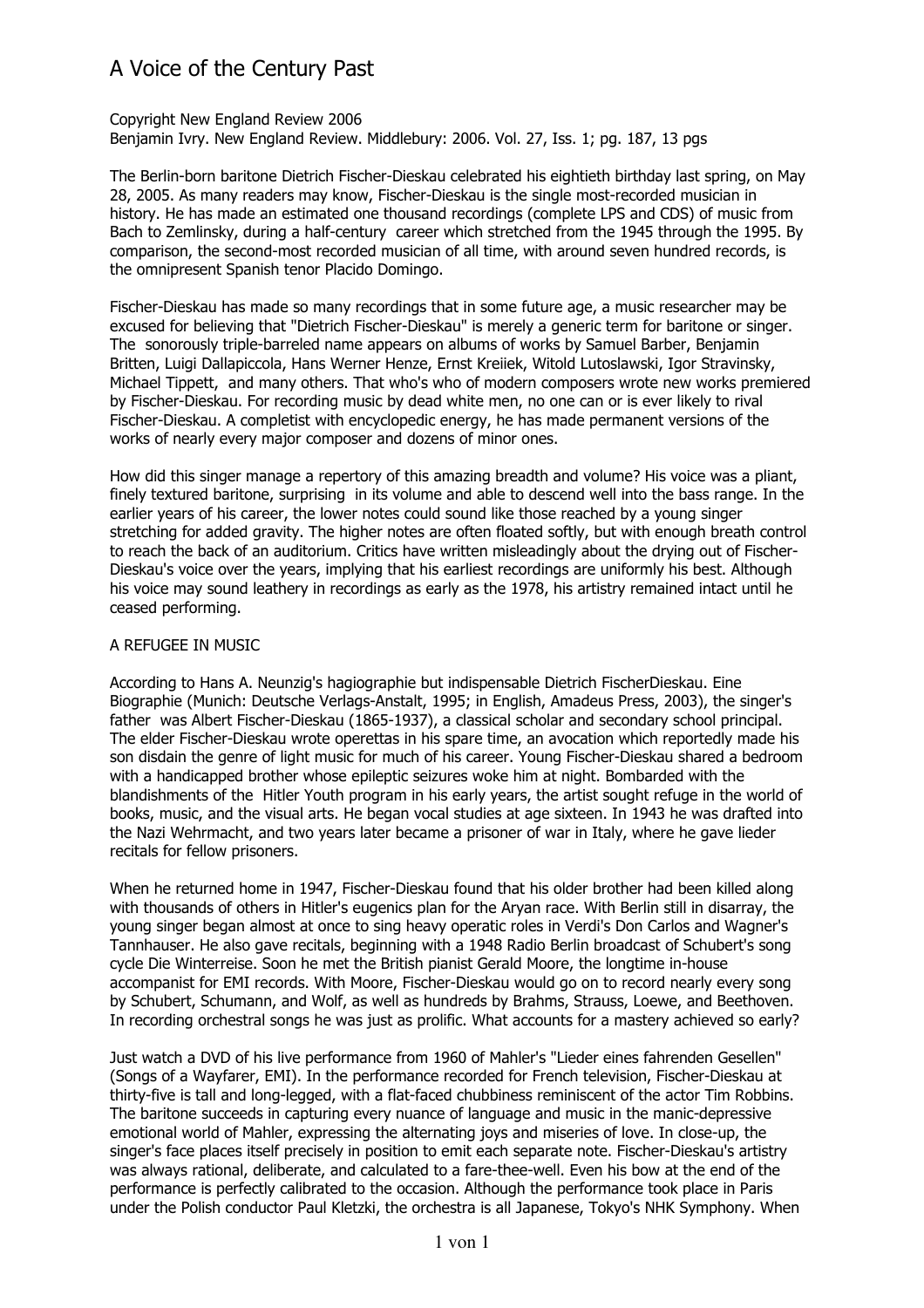the singer bows to them, it is with exquisite Asian-style politeness, worthy of Toshiro Mifune in a samurai epic.

Suvi Raj Grubb, an EMI record producer, observed in 1986 in Music-Makers on Record that Fischer-Dieskau's voice is:

difficult to balance because of its enormous dynamic range, much greater than that of any other singer I have recorded. No microphone can comfortably accommodate this range of dynamics; at close quarters even the ear cannot do so. We have had to compress it; in the best Fischer-Dieskau recordings this compression has been kept down to a minimum, and has been successfully camouflaged by the engineer's anticipating extremes of dynamics and compensating for them in advance. But once these initial hurdles have been negotiated the recording proceeds fast, as FischerDieskau works very fast. He comes to recordings well rehearsed. He sings a song through once, and repeats any section he feels needs to be improved; it is very rarely that he thinks it necessary to sing a song through a second time in full.

The extremes of dynamics, from loud to soft tones, are part of what made a FischerDieskau concert unique. Sudden drops in volume always challenged the audience to listen more and more closely to the performance. The need to pay intense attention is one of the principal elements of a lieder recital. Unlike opera, classical song ideally demands that the audience be familiar with the text of the poem that has been set to music. Real devotees know by heart the classic works of the repertory, by Schubert, Schumann, Brahms, and others.

As obsessed with his material as the most ardent fan, this singer is an aristocratic performer, one who might be described as a Berlin Mandarin. That aspect of his presentation emerges in his sometimes world-weary tone in songs like "'Allerseelen" (All Souls' Day) by Richard Strauss. When he sings, "Stell' auf den Tisch die duftenden Reseden/ Die letzten roten Astern trag herbei" (Put the fragrant mignonettes on the table/ Bring the last red asters inside), it sounds like he is giving haughty orders to a housemaid, rather than speaking to his beloved. The natural hauteur and exalted tone are understandable in Fischer-Dieskau, who readily assumes for himself the mantle of all Western culture. Once during a rehearsal of a work by Paul Hindemith conducted by the composer, Hindemith leaned over to Fischer-Dieskau and exclaimed, "You're not a singer, you're a bard!"

In another incident, after a 1965 concert of the songs of Hugo Wolf, the Romanianborn German poet Paul Celan appeared backstage. Celan shook his head disbelievingly in response to the baritone's high-flown performance of "Gesang Weylas" (Weyla's Song), a piece which speaks of an impossibly ideal world as imagined by the German

Romantic poet Eduard Mörike (1804-75):

Du bist Orplid, mein Land! Das ferne leuchtet. . . Vor deiner Gottheit beugen Sich Könige, die deine Wärter sind.

(You are Orplid, my land! distantly gleaming . . . To your godliness Kings bow, as your footmen.)

This vision represents an obviously unattainable ideal to most modern listeners, especially Celan. But in some ways Fischer-Dieskau has spent his adult life in what might be seen as a similarly exalted artistic kingdom of Orplid. He has single-mindedly assimilated the Romantic ethos. As a musically erudite and intellectually complex performer, the singer is generally at his best in multifaceted music. Works by Mahler, Strauss, and Wolf, marked by multiple levels of self-awareness and sophistication, suit him best. Yet Fischer-Dieskau can also triumph in more straightforward songs by Schubert, for example, if the main subject is the Romantic cultural ideal. Schubert's "Das Lied im Grünen" (The Song in Greenery), written in 1827, declares: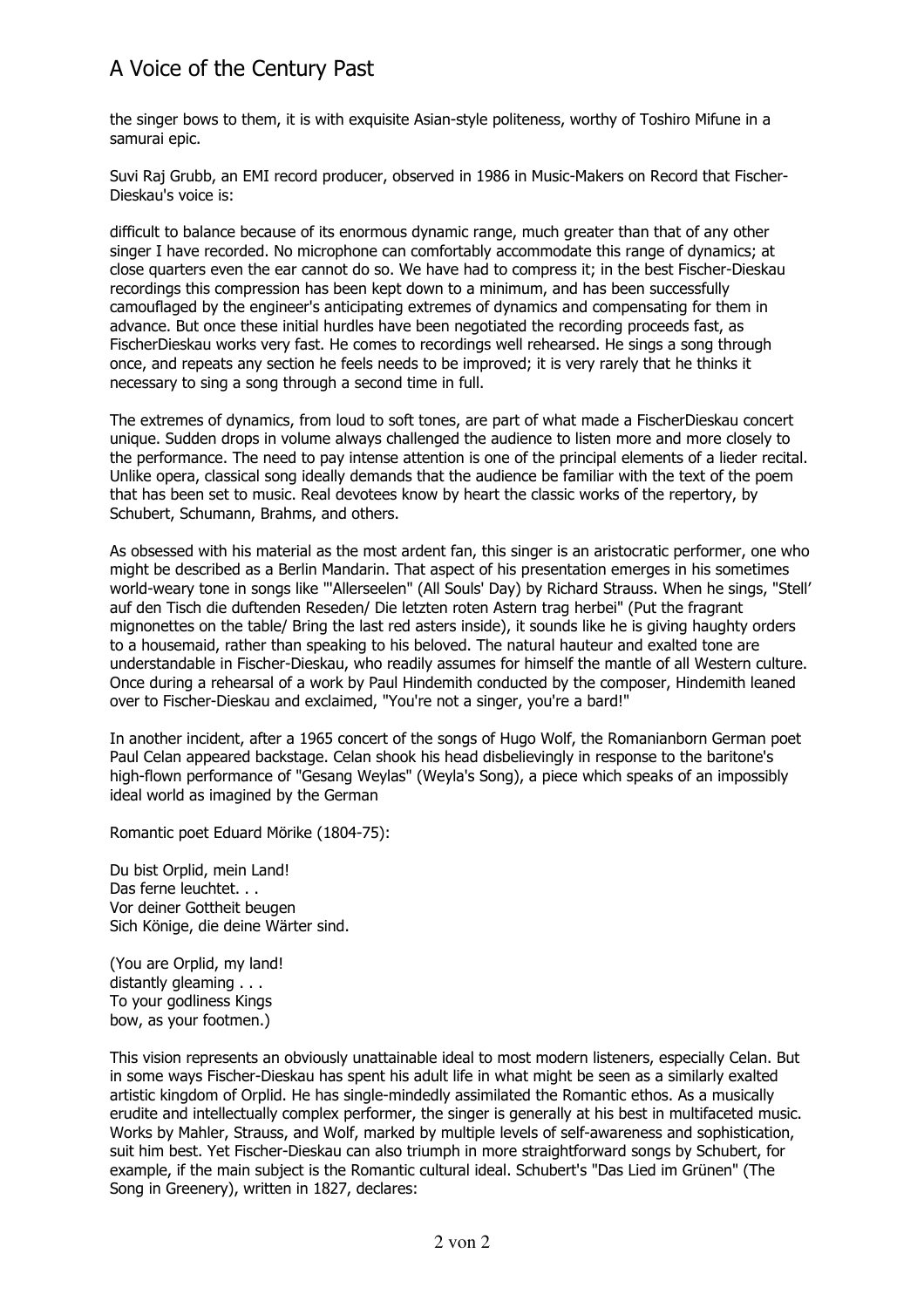O gerne im Grünen Bin ich schon als Knabe und Jüngling gewesen Und habe gelernt und geschrieben, gelesen Im Horaz und Plato, dann Wieland und Kant.

(O glad was I in greenery as a boy and youth to study and write while reading Horace and Plato, then Wieland and Kant.)

Rare is the baritone-let alone the tenor-who can convince an audience that he has in fact read Horace, Plato, Wieland, and Kant. As for Fischer-Dieskau, he gives the impression that he probably has their volumes in his dressing room backstage. After all, this highly cultivated singer has himself written studious, if derivative and overly portentous, volumes on subjects ranging from Schubert, Schumann, and Wagner to Nietzsche. His lifelong ethos is summed up by that phrase from "Das Lied im Grünen": "gelernt und geschrieben, gelesen"

#### ANCILLARY ARTS

Fischer-Dieskau's tentacular grip on the arts does not stop with the printed page; he is also an accomplished painter, the creator of intriguingly expressionist portraits of the composers Ravel, Bruckner, and Hindemith, among others. In these works, the musicians are depicted with burning eyes, surrounded by streams of wormlike confetti which may represent the melodies flying out of their minds. The most interesting of these canvases are emotionally authentic, deserving notice as artworks in their own right. Typically professional with his art as with everything else, Fischer-Dieskau has had exhibitions of his paintings in Germany, Austria, France, and Japan. The Galerie Georg Jaud, located in the Bavarian Alpine town of Garmisch-Partenkirchen, a mere stone's throw from Oberammergau, dedicates a substantial portion of its website to the singer's paintings [www.galerie-jaud.de]. The images appearing there include a recent monumental portrait of his fourth wife, the gifted dramatic soprano Julia Varady, garbed in a glaring red gown.

Yet all of Fischer-Dieskau's artwork is a mere accessory to his music making (which also includes orchestral conducting and narrating), only part of his adamant urge for ultimate self-expression. He scales artistic Matterhorns because they are there. Benjamin Britten, a composer with whom he worked closely, died before writing an operatic adaptation of King Lear, which Fischer-Dieskau had requested. The baritone had his accompanist Aribert Reimann-a far less talented composer-undertake to write a Lear for him, which was subsequently staged and recorded. For this singer, it is better to have sung Lear by a minor composer than not to have accomplished that at all.

His determination extends to far less important matters. I last met Fischer-Dieskau about a decade ago in Stuttgart, where it fell to me to interview him for an American newsweekly. We spoke for an hour, briskly, like people who had much to get done and no time to waste. When I mentioned musicians he had worked with, he would sum each one up concisely, such as when he dismissed Herta Klust, the pianist on some of his early recordings: "She was deaf in one ear!" When the conversation was concluded, Fischer-Dieskau dismissed me with a friendly but determined tap of his index finger on my chest, much like a commanding officer sending a cadet off to fight in the culture wars. When the interview duly appeared, occupying a full page of a publication not known for its extensive cultural coverage, Fischer-Dieskau made it known through his assistant that he had hoped formore space than that.

On that occasion, Fischer-Dieskau was in Stuttgart to teach master classes in singing at the Hugo-Wolf-Akademie. He arrived heavily laden with two suitcases containing musical scores, looking a bit like Willy Loman in a Prussian production of Death of a Salesman. Although not an overtly sadistic teacher like his elder colleague the soprano Elisabeth Schwarzkopf, Fischer-Dieskau had little patience with the limitations of his students. He asked a dumpy, dull tenor to produce more onstage "charm" instantaneously, which proved impossible for that hapless young performer.

During our interview, he explained that recordings are like "snapshots" of a given day's singing, which is why he felt that it was natural to record the same works repeatedly. This may rationalize why there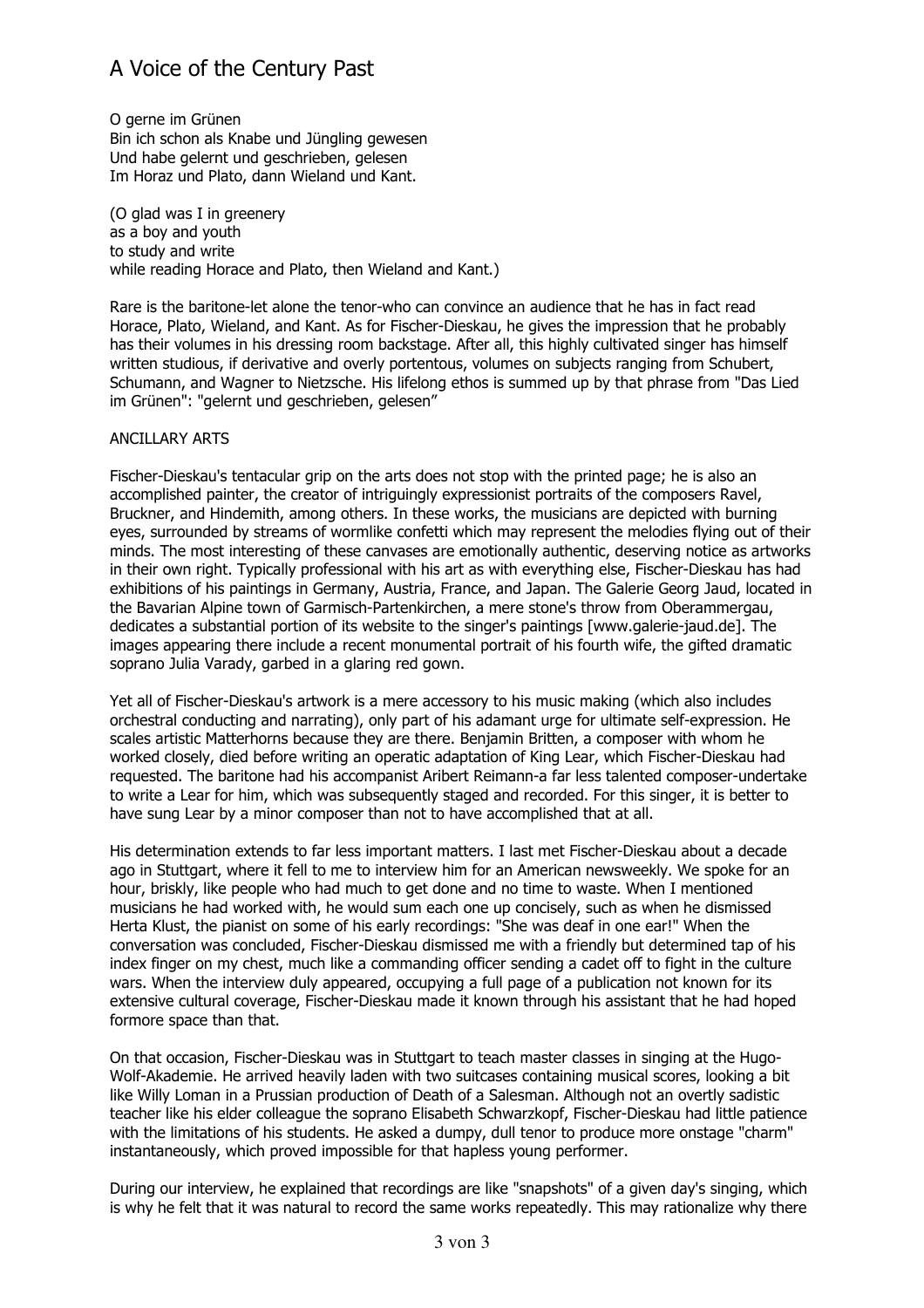are over a dozen versions available of Fischer-Dieskau performing Schubert's Winterreise. An entirely frank answer would also need to recognize the singer's endless appetite for new challenges. His career included operatic roles which were not ideal for him, like Verdi's Rigoletto. In Reverberations (Fromm International, 1989), his volume of memoirs written in the pompous tone of a great explorer or statesman, the singer mentions that during one visit to Rome, a hotel bellboy called him "the greatest Rigoletto in the world." That hopes of a gratuity, rather than any particular musical acumen, might have prompted this remark goes unnoticed by the self-serious autobiographer.

Fischer-Dieskau's eye on new challenges has not always taken human limits into account. In late 1992 he performed at a Munich concert in honor of the conductor Wolfgang Sawallisch, who was leaving the Munich Opera for a new post leading the Philadelphia Orchestra. Fischer-Dieskau chose to sing a challenging aria from one of his operatic roles, Verdi's Falstaff. By then sixty-seven, the baritone did not have one of his best nights vocally on that occasion. Also on the program that evening was the thirty-seven-year-old American baritone Thomas Hampson. Listening to what a younger colleague could produce in comparison with his own relatively uninspired performance, Fischer-Dieskau abruptly decided to retire from singing, canceling a series of planned performances.

#### THE VALUE OF ACCOMPANISTS

A number of colleagues, included Sawallisch, felt that the singer's retirement was premature. For the last thirteen years of his career, Fischer-Dieskau had been giving hundreds of concerts with his best regular accompanist ever, the German pianist Hartmut Höll. A spiky and deeply emotional pianist, Höll is a consummate practitioner of the art of vocal accompaniment, as displayed in dozens of superb CDS of lieder on the Capriccio label with his then-wife, the Japanese- born mezzo-soprano Mitsuko Shirai.

Classical songs are written for piano as well as for voice, and the combination of the two makes a full artistic statement. Höll created an intellectual and emotional balance that Fischer-Dieskau had not enjoyed since his performances with his two other best accompanists on record, Benjamin Britten and the Russian pianist Sviatoslav Richter. Britten, Richter, and Höll all shared a profound musical understanding with the singer, an expression of intense emotional intimacy with the music and poetry. Perhaps not coincidentally, like Höll, Richter also performed for years with his life partner, the soprano Nina Dorliak, as Britten famously did with his lifelong companion, the tenor Peter Pears. This kind of emotional intimacy and familiarity of work in common can create great results, although it must be said that there are also a number of wretched husband-and-wife teams who record lieder.

With other accompanists, Fischer-Dieskau had a less uniformly rewarding rapport. Gerald Moore could be chilly and perfunctory, offering the musical equivalent of a clipped British accent; the Viennese pianist Jorg Demus, although inhabiting FischerDieskau's esthetic universe as the son of the great Byzantine art historian Otto Demus, often sounded faded and self-effacing; Alfred Brendel and Wolfgang Sawallisch, both frequent accompanists, could be too lumpy and heavy-fingered; Vladimir Horowitz, cited in almost every survey as one of Fischer-Dieskau's accompanists, actually performed only once with the baritone, at a 1976 Carnegie Hall gala performance of Schumann's Dichterliebe that was a disaster, as the singer's memoirs admit.

By the 1985, Deutsche Grammophon, Fischer-Dieskau's longtime record company, was no longer interested in producing new recordings with him. Undeterred, he began cutting albums for smaller labels like Claves, Capriccio, Orfeo, and many others. Some of these late efforts are excellent, especially when Hartmut Höll is involved (e.g., performances of Wolf, Weber, and Mendelssohn, all on Claves). Despite his many years of work with the company, Deutsche Grammophon has persistently and inexplicably shown itself to be largely clueless about what to do with Fischer-Dieskau. A twentyone-CD commemorative set, the Fischer-Dieskau Edition, issued on his seventieth birthday, was a surprising dud. It included some of the singer's uneasiest recordings, like his disc of songs by Charles Ives in impossibly Teutonic English, as well as some operatic arias recorded late in his career. Similarly, an eightieth birthday DVD from Deutsche Grammophon, The Art of Dietrich Fischer-Dieskau, is a dog's breakfast of odd filmed performances, like a bit of Puccini sung in German, or a snippet of an awkwardly lip-synched film of Mozart's Marriage of Figaro. Deutsche Grammophon has also issued a new CD set of the singer reciting "melodramas" by Schumann, Strauss, and Liszt for piano and spoken word, in which the accompanying pianist is the relatively weak and inexperienced Burkhard Kehring.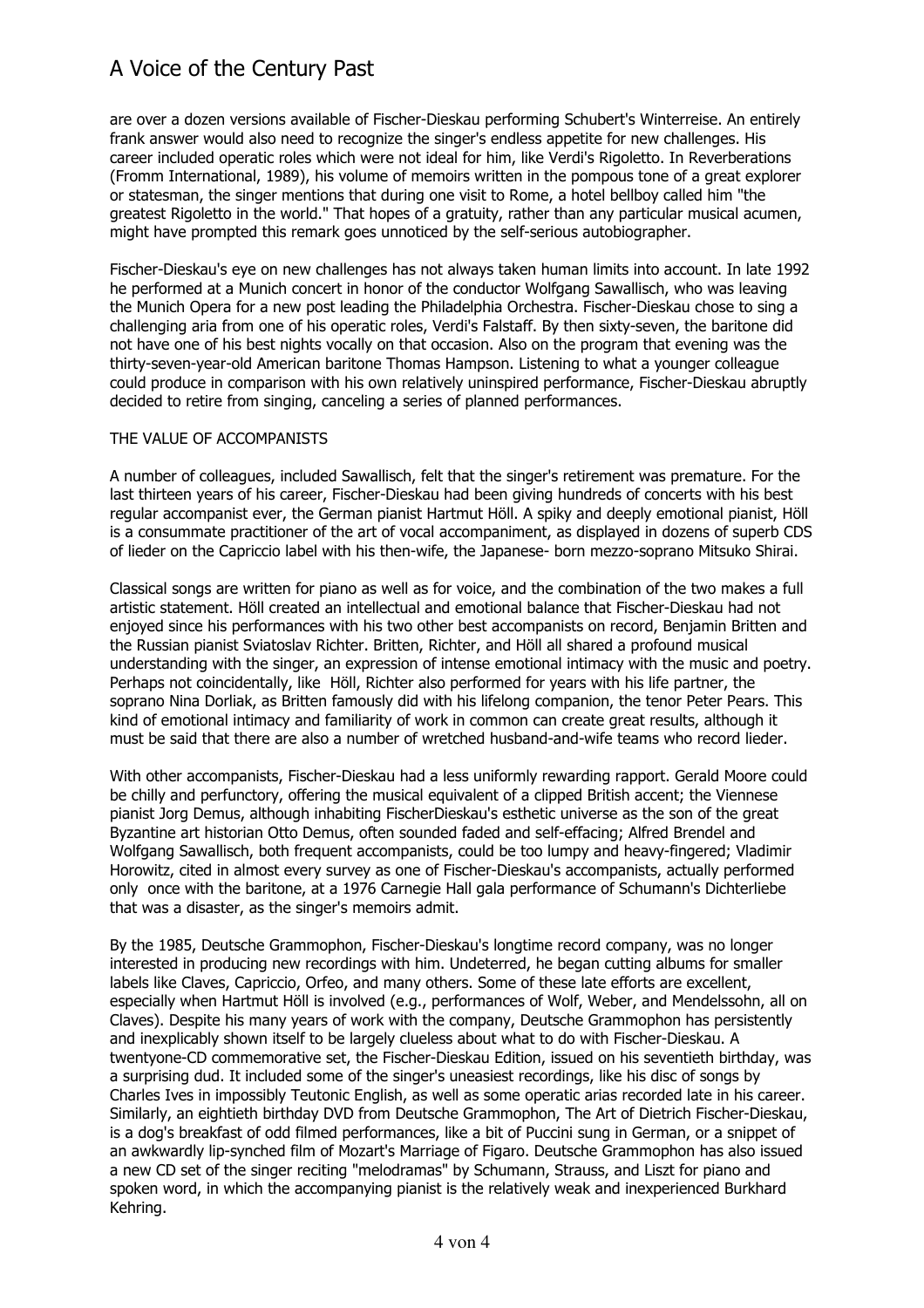Far more emblematic and impressive is an eleven-CD set produced by Orfeo, Dietrich Fischer-Dieskau: Die Salzburger liederabende 1956-1965. With decent sound quality for an historical reissue, this set offers radio broadcasts of complete recitals, which display in a compelling way the art of programming, how one song offsets another in concert. This art, absent from Fischer-Dieskau's recordings of complete works by composers, is in fact one of the most refined aspects of lieder performance, which calls for mixing and matching songs by different composers like the dishes and wines on a chef's menu. With typical high seriousness, Fischer-Dieskau favored building recitals around a single composer, but the arrangement of songs nonetheless reveals a sense of artistic structure absent in the CD box sets, which are ordered chronologically.

In the Salzburg recitals, the accompanist is again Gerald Moore, slightly more motivated than in some of the pair's studio recordings, but still showing less of the artistry evident in Fischer-Dieskau's finest partners. The contrast becomes clear when we listen to the Orfeo DOr recordings of a live Munich recital from 1977 of Hugo Wolf's Goethe-Lieder, in which the singer is accompanied by Sviatoslav Richter; a Schubert recital by the pair from that same year; and a 1970 Salzburg Festival Brahms recital by Fischer-Dieskau and Richter. In all of these performances, Richter has an absolute command of the notes, playing with the vigor and command of a composer playing his own orchestral score on the piano, yet he also listens intently to the singer and varies his performance accordingly- a rare skill, which Britten and Höll display as well.

Britten's work with Fischer-Dieskau is available in a series of performances from the composer's Aldeburgh Festival. A set often Schubert songs from 1972, available as a BBC recording, is an exquisitely symbiotic occasion. Fully appreciating the grandeur of Hartmut Hölls contribution to the singer's extraordinary artistry is a somewhat more difficult task. A 1991 Schubert recital from Nuremberg by Fischer-Dieskau and Höll has yet to be issued on DVD. It is available, though, as the second videocassette of an adulatory documentary, Dietrich Fischer-Dieskau: Autumn Journey, issued by Warner Music Vision. The film is by Bruno Monsaingeon, the Frenchman who also lavished filmic adoration on Glenn Gould and Sviatoslav Richter.

Monsaingeon makes some extreme assertions in his film, such as the declaration that "disliking Fischer-Dieskau is tantamount to disliking Michelangelo or Proust." But the concert performance, quite late in the singer's career, shows how undiluted stage presence and ability to sing a varied program are not inevitably dependent on vocal freshness per se. More snippets of Fischer-Dieskau and Höll may be glimpsed on a recent DVD release by TDK DVUS, which features a 1991 performance of Schubert's song cycle Die schone Mullerin (The Maid of the Mill), in which the accompanist is the gifted Hungarian pianist Andras Schiff. Fortunately, a bonus section of this DVD offers some discreetand unidentified-appearances by Höll from mid- 1980s recitals with Fischer-Dieskau. The difference is immediately apparent between Schiff, a splendid pianist with strong musical ideas of his own-ideas that the singer is obliged to keep up with-and HoIl, an equally astute musician who is pliant and attentive to the aging singer's every inflection without being in the least servile or excessively accommodating.

### FAREWELL, FAREWELL

Over the years, Fischer-Dieskau often ended a series of encores after a recital program with the song "Abschied" (Departure)-from Schubert's Schwanengesang-with its repeated farewells: "Ade! du muntre, dufröhliche Stadt, ade!" (Farewell, lively, merry town, farewell!). This manner of signaling that a recital is over may seem over-literal, but sometimes it was necessary to dismiss an audience still clamoring for encores. I recall a 1975 Carnegie Hall recital of Schubert songs in which people were shouting out repeated requests for the popular lied "An die Musik"; Fischer-Dieskau politely demurred and ended the recital without performing this familiar song.

His 1991 CD of songs by Weber (issued by Claves) starts with the song "Meine lieder, meine Sänge," which declares:

My lieder, my songs are consecrated to this instant their melodies and chords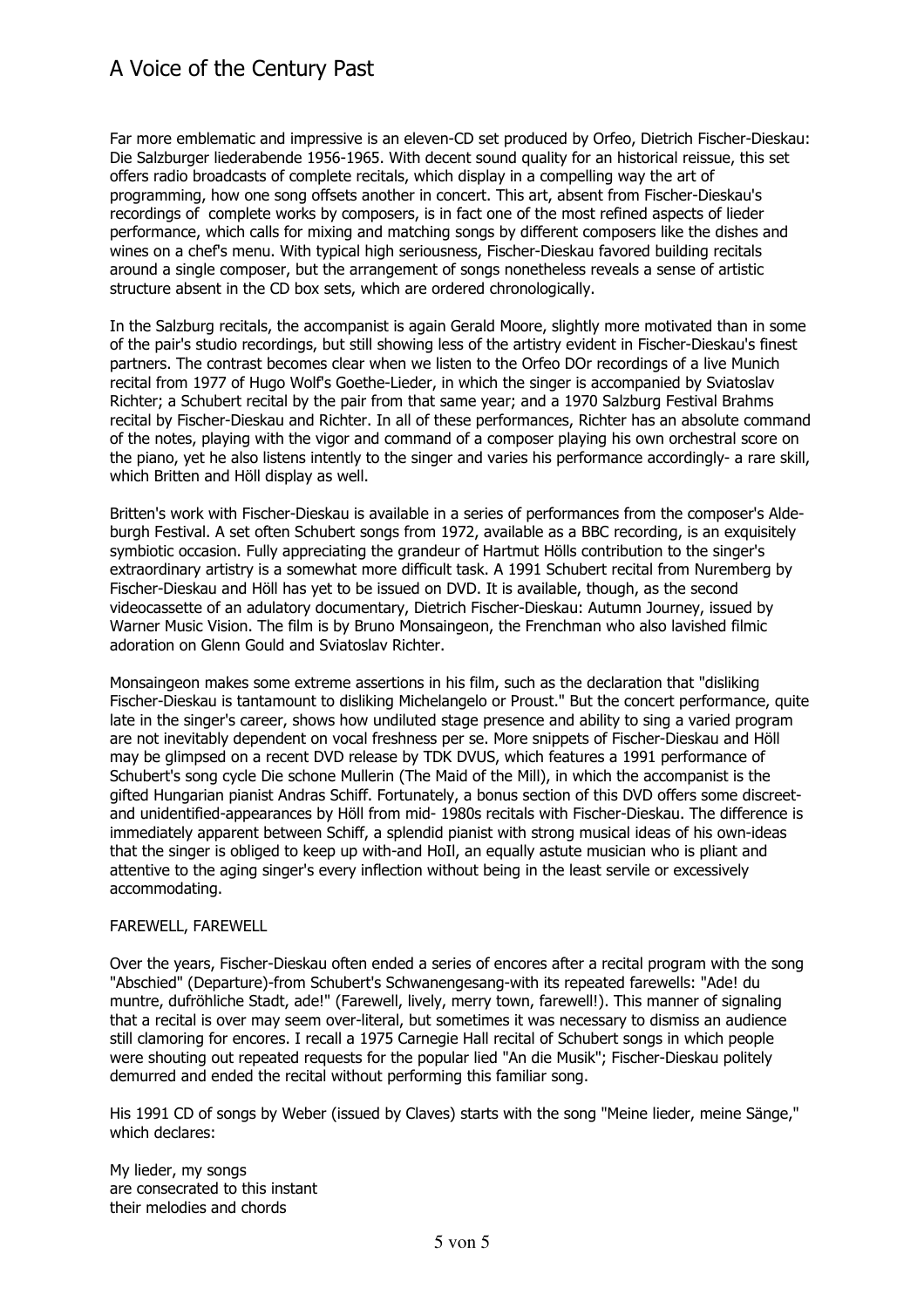fade as time passes. Great singers have died and are mentioned no more What madness it is that I strive for fame in this world below.

It is most unlikely that there will come a time when Fischer-Dieskau is "mentioned no more." According to ArkivMusic.com, a website listing currently available CDs, almost three hundred of this singer's recordings are still available, with new historical items and other reprints appearing regularly. Over a dozen years after his retirement, he is still the source of more CDS annually than many active musicians. More significantly, he has insured that he can never be forgotten in the history of Western music performance because he has made permanently accessible a precious repertory of works.

To choose a single quintessential recording by this artist is impossible, but one song by Hugo Wolf may be the most endearing: "Nun lass uns Frieden schliessen, liebstes Leben" (Now let's make peace, love of my life) is part of Wolf's Italienisches Liederbuch (Italian Song Book; see recommended recordings below), a setting of poems by his friend Paul Heyse (1830-1914). A Berlin-born philologist who won the 1910 Nobel Prize for Literature, Heyse translated the song from its original Italian version, "Facciam Iapace, caro bene mio," as published in a collection that appeared in Venice in 1841. It is a gentle plea for reconciliation, tender without being wheedling. Wolf's softly rocking melody suggests that the reticent beloved is being cradled in the arms of the importunate lover.

In this plea for domestic peace, Fischer-Dieskau's intimate singing expresses an immensely subtle emotional intelligence as he offers to take the first step toward reconciliation: " Wenn du nicht willst, will ich mich dir ergeben;/ Wie könnten wir uns auf den Tod bekriegen?" (If you are not willing, I will yield to you;/ how could we fight a war to the death?). The song goes on to refer with tender irony to kings, princes, and soldiers who manage to find it within themselves to make peace; its conclusion is an ardently direct appeal to the estranged lover's heart: "Meinst du, daß, was so großen Herrn gelingt,/ Ein Paar zufriedner Herzen nicht vollbringt?" (Do you mean that what such great men manage,/ A couple of satisfied hearts might not accomplish?). The singer extends the song's last floated syllable with inquiring, seductive grace.

Finding simplicity within complexity, using masterful breath control to make an emotional point, Fischer-Dieskau is uniquely plausible in this lied. Steel-hearted listeners who remain stubbornly unaffected by his performance may find any one of the remarkable recordings listed below more to their taste.

### RECOMMENDED LISTENING:

For the listener curious to experience some representative examples of FischerDieskau's extraordinary artistry, here are some suggestions, ordered chronologically by recording date. Recordings already mentioned in this essay (with the exception of the Wolf song described in the previous paragraph) are not included among these top twenty-six. Caveat emptor: some of the releases do not include English translations of the song texts in the CD booklets. Philip L. Miller's The Ring of Words: An Anthology of Song Texts (Norton) or the singer's own The Fischer-Dieskau Book of Lieder (Limelight) are indispensable companion reference works for listeners who do not know German.

1) 1951: WILHELM FURTWÄNGLER-SALZBURG ORCHESTRAL CONCERTS 1949-1954.

Orfeo D'or 409048 (distributed by Qualiton Imports; www.qualiton.com)

This 1951 performance of Mahler's Lieder eines fahrenden Gesellen with the Vienna Philharmonic Orchestra shows the singer at his early best.

2) 1951-8: SCHUBERT SONGS.

EMi Great Recordings of the Century 67559 (www.emiclassics.com)

Fischer-Dieskau performs Schubert's "Erlkönig" "Ständchen" "Nacht und Träume" and "Du bist die Ruh" with vocal freshness that makes up for Gerald Moore's cool pianism. 3) 1952: WAGNER: TRISTAN UND ISOLDE.

EMI Classics 85873 (www.emiclassics.com)

Conducted by Wilhelm Furtwängler, this is the performance in which Fischer\_Dieskau sings the role of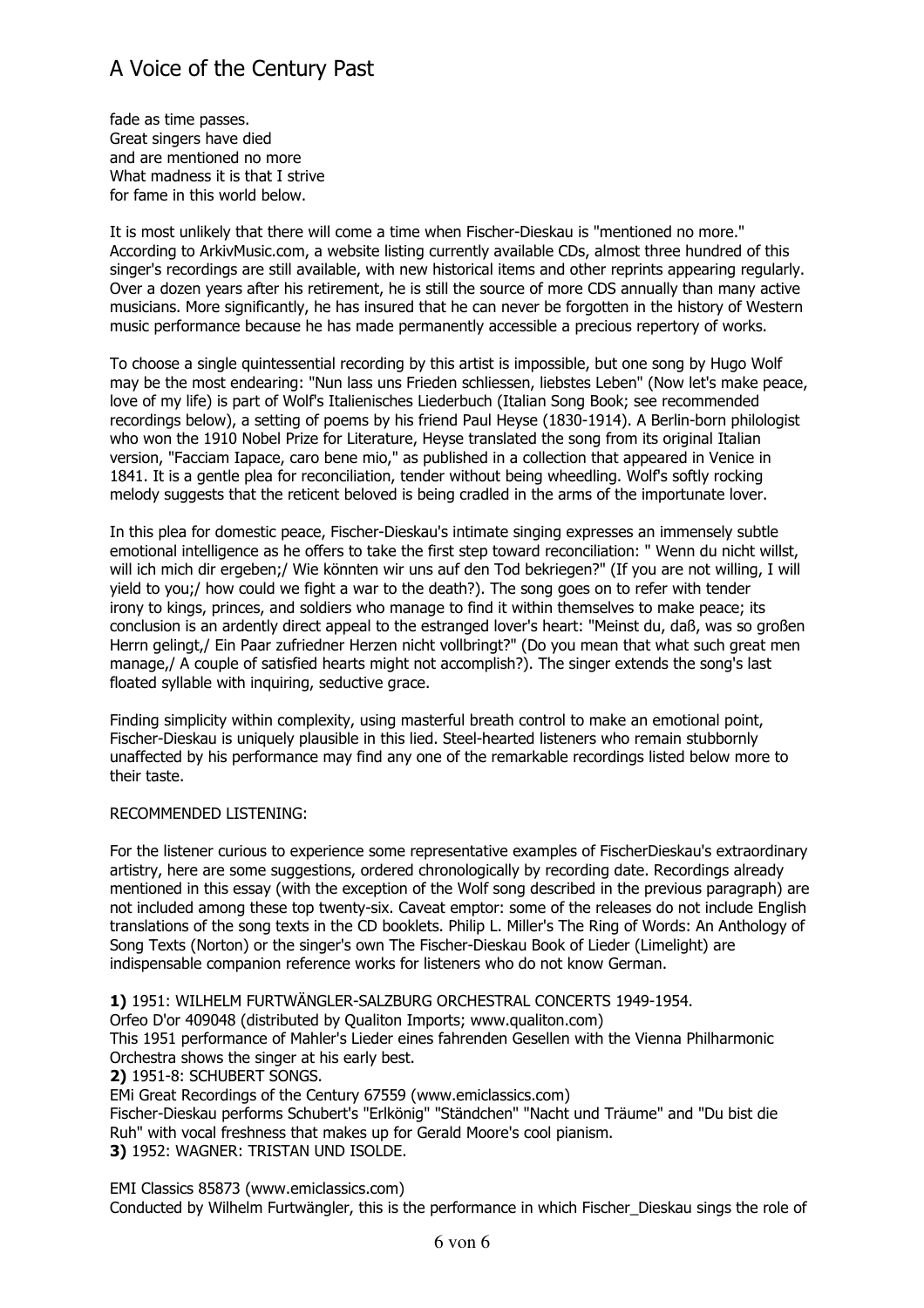Kurwenal with heft, more plausibly than on a CD set led by Carlos Kleiber thirty years later. 4) 1952-3: DIETRICH FISCHER-DIESKAU SINGS BACH & BRAHMS.

Profil Edition Gunter Hänssler PH5013

In two solo Bach cantatas conducted by Karl Ristenpart, "Ich will den Kreuzstab gerne tragen" (no.

56) and "Ich habe genug" (no. 82), the artist sings most mellifluously.

5) 1952: PFITZNER: PALESTRINA.

Myto Records 21060 (distributed by Qualiton Imports; www.qualiton.com)

This live radio recording also features the bass Gottlob Frick, the tenor Julius Patzak, and the baritone Hans Hotter.

6) 1954: BACH: SAINT MATTHEW PASSION.

EMI Classics 65509 (www.emiclassics.com)

The singer is an aptly transcendent Jesus in this rendition conducted by Furtwängler, more moving than in a 1949 recording led by Fritz Lehmann (Music & Arts CD 1091).

7) 1955: BRAHMS: A GERMAN REQUIEM.

EMI Classics 64705 (www.emiclassics.com)

Alongside the splendid soprano Elisabeth Grümmer and conducted by a fine Brahmsian Rudolf Kempe, Fischer-Dieskau is exceptionally eloquent in this choral work.

8) 1955: WAGNER: TANNHÄUSER.

Orfeo D'or 643043 (distributed by Qualiton Imports; www.qualiton.com)

A Bayreuth Festival live performance offers conductor André Cluytens and a solid cast alongside Fischer-Dieskau as Wolfram, one of his most plausible Wagnerian roles.

9) 1957: BRAHMS: A GERMAN REQUIEM.

EMI Classics 66879 (www.emiclassics.com)

Another Brahms Requiem; this one boasts the delectable soprano Lisa della Casa and preternaturally fluid conducting by Herbert von Karajan.

10) 1957: BEETHOVEN: FIDELIO.

Deutsche Grammophon DG 453106 (www.deutschegrammophon.com)

Possibly Fischer-Dieskau's finest operatic recording, as the hysterical villain Don Pizzaro, conducted dynamically by the Hungarian maestro Ferenc Fricsay.

11) 1957-8: STRAUSS: CAPRICCIO.

EMI Great Recordings of the Century 67391 (www.emiclassics.com)

The high-flying sophisticated verbal world of Richard Strauss's late opera suits the singer perfectly in this fine recording.

12) 1957-9: WOLF: MÖRIKE LIEDER.

EMI CMS 7 6356.3 2 (www.emiclassics.com)

Despite the chilliness of Gerald Moore's accompaniment, Fischer-Dieskau in his youthful vocal prime possessed die complex artistry needed for these supreme creations by Hugo Wolf.

13) 1958: WOLF: ITALIAN SONGBOOK.

Orfeo DOr 220901 (distributed by Qualiton Imports; www.qualiton.com)

The tender melodies of Wolf are knowingly rendered by Irmgard Seefried and Fischer-Dieskau,

accompanied by Erik Werba, in this live 1958 performance from Salzburg.

14) 1959: MAHLER: SONG OF THE EARTH.

EMI Classics 69665 (www.emiclassics.com)

The Polish conductor Paul Kletzki is a convincing Mahlerian, and the singer is in his element here, rhythmically strong and persuasive.

15) 1963: BRITTEN: WAR REQUIEM.

Decca 414383 (www.cieccaclassics.com)

Written for Fischer-Dieskau and Peter Pears, who both perform authoritatively, despite the unseemly yowls of the Russian soprano Galina Vishnevskaya. Britten himself conducts.

16) 1967: BARBER: DOVER BEACH.

CBS Masterworks 46727 (www.sonybmgmasterworks.com)

Also written for Fischer-Dieskau, this setting of Matthew Arnold's bitter ode is astringently performed with the Juilliard String Quartet.

17) 1968: HINDEMITH: CARDILLAC.

Opera D'oro 1427 (distributed by Allegro; www.allegro-music.com)

One of the singer's most intense roles, as a possessive, murderous goldsmith who gets his comeuppance in seventeenth-century Paris.

18) 1968: MENDELSSOHN: ELIJAH.